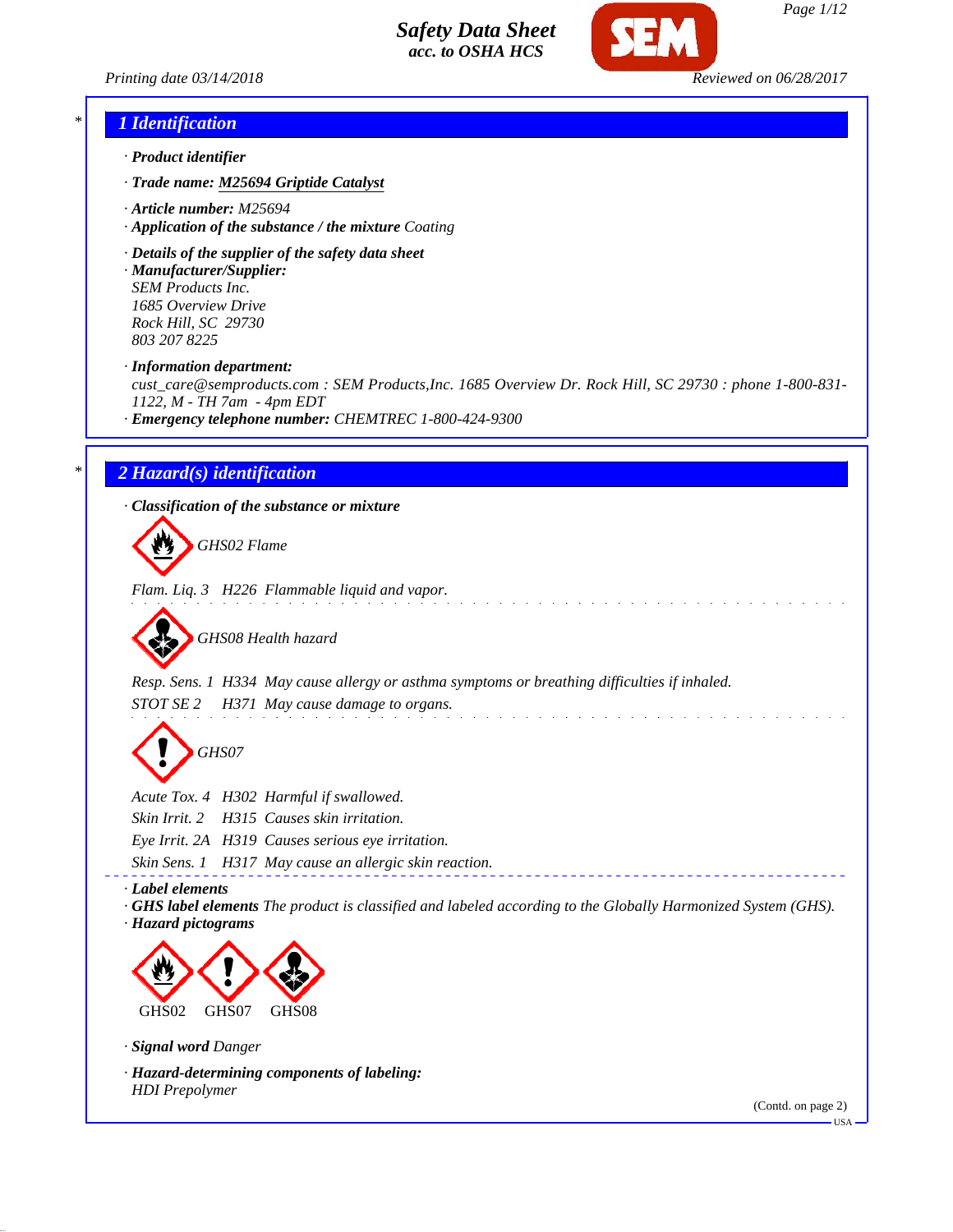*Printing date 03/14/2018 Reviewed on 06/28/2017*

2

 $\overline{0}$ 

*Fire = 3 Reactivity = 0*

SEM

*Trade name: M25694 Griptide Catalyst*

|                                       | (Contd. of page 1)                                                                                                                                 |
|---------------------------------------|----------------------------------------------------------------------------------------------------------------------------------------------------|
| n-butyl acetate                       |                                                                                                                                                    |
| · Hazard statements                   |                                                                                                                                                    |
|                                       | H226 Flammable liquid and vapor.                                                                                                                   |
| H302 Harmful if swallowed.            |                                                                                                                                                    |
| H315 Causes skin irritation.          |                                                                                                                                                    |
|                                       | H319 Causes serious eye irritation.                                                                                                                |
|                                       | H334 May cause allergy or asthma symptoms or breathing difficulties if inhaled.                                                                    |
|                                       | H317 May cause an allergic skin reaction.                                                                                                          |
|                                       | H371 May cause damage to organs.                                                                                                                   |
| · Precautionary statements            |                                                                                                                                                    |
| P210                                  | Keep away from heat/sparks/open flames/hot surfaces. - No smoking.                                                                                 |
| P233                                  | Keep container tightly closed.                                                                                                                     |
| P <sub>240</sub>                      | Ground/bond container and receiving equipment.                                                                                                     |
| P241                                  | Use explosion-proof electrical/ventilating/lighting/equipment.                                                                                     |
| P <sub>242</sub>                      | Use only non-sparking tools.                                                                                                                       |
| P <sub>243</sub>                      | Take precautionary measures against static discharge.                                                                                              |
| P <sub>260</sub>                      | Do not breathe dust/fume/gas/mist/vapors/spray.                                                                                                    |
| P <sub>264</sub>                      | Wash thoroughly after handling.                                                                                                                    |
| P <sub>270</sub>                      | Do not eat, drink or smoke when using this product.                                                                                                |
| P272                                  | Contaminated work clothing must not be allowed out of the workplace.                                                                               |
| P280                                  | Wear protective gloves/protective clothing/eye protection/face protection.                                                                         |
| P284                                  | [In case of inadequate ventilation] wear respiratory protection.                                                                                   |
| $P301 + P312$                         | If swallowed: Call a poison center/doctor if you feel unwell.                                                                                      |
| P330                                  | Rinse mouth.                                                                                                                                       |
|                                       | P303+P361+P353 If on skin (or hair): Take off immediately all contaminated clothing. Rinse skin with water/<br>shower.                             |
| $P304 + P341$                         | If inhaled: If breathing is difficult, remove person to fresh air and keep comfortable for<br>breathing.                                           |
|                                       | P305+P351+P338 If in eyes: Rinse cautiously with water for several minutes. Remove contact lenses, if present<br>and easy to do. Continue rinsing. |
| P308+P311                             | IF exposed or concerned: Call a poison center/doctor.                                                                                              |
| $P362 + P364$                         | Take off contaminated clothing and wash it before reuse.                                                                                           |
| $P333 + P313$                         | If skin irritation or rash occurs: Get medical advice/attention.                                                                                   |
| P321                                  | Specific treatment (see on this label).                                                                                                            |
| P337+P313                             | If eye irritation persists: Get medical advice/attention.                                                                                          |
| $P342 + P311$                         | If experiencing respiratory symptoms: Call a poison center/doctor.                                                                                 |
| P363                                  | Wash contaminated clothing before reuse.                                                                                                           |
| $P370 + P378$                         | In case of fire: Use for extinction: CO2, powder or water spray.                                                                                   |
| $P403 + P235$                         | Store in a well-ventilated place. Keep cool.                                                                                                       |
| P405                                  | Store locked up.                                                                                                                                   |
| <i>P501</i>                           | Dispose of contents/container in accordance with local/regional/national/international                                                             |
|                                       | regulations.                                                                                                                                       |
| · Classification system:              |                                                                                                                                                    |
| $\cdot$ NFPA ratings (scale $0 - 4$ ) |                                                                                                                                                    |
|                                       |                                                                                                                                                    |
|                                       | $Health = 2$                                                                                                                                       |
|                                       | $Fire = 3$                                                                                                                                         |

(Contd. on page 3)  $-<sub>USA</sub>$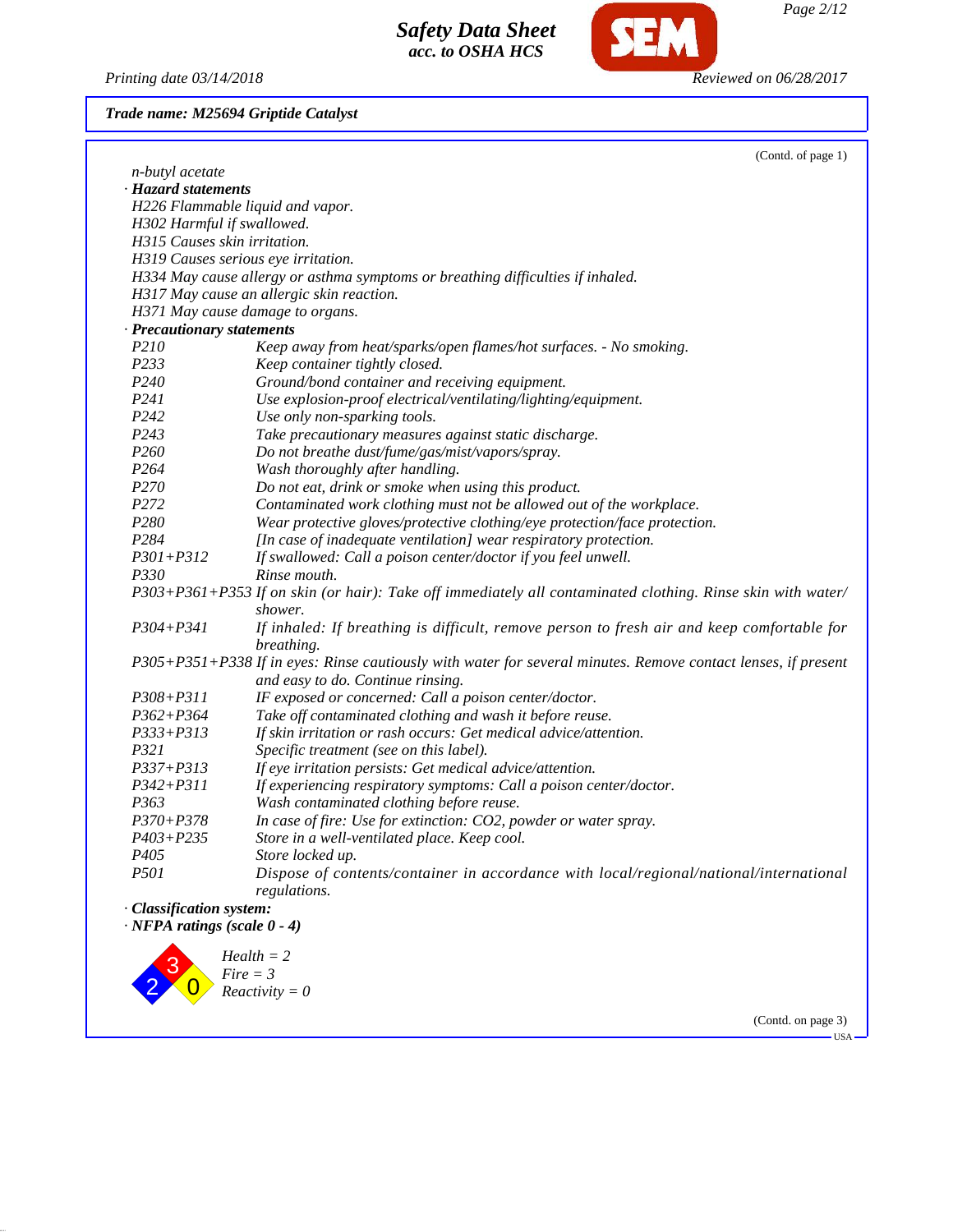*Printing date 03/14/2018 Reviewed on 06/28/2017*

## *Trade name: M25694 Griptide Catalyst*

(Contd. of page 2)

*· HMIS-ratings (scale 0 - 4)*



*· Other hazards*

*· Results of PBT and vPvB assessment*

- *· PBT: Not applicable.*
- *· vPvB: Not applicable.*

# *3 Composition/information on ingredients*

- *· Chemical characterization: Mixtures*
- *· Description:*

*Mixture: consisting of the following components. Weight percentages*

*· Dangerous components:*

*28182-81-2 HDI Prepolymer 70-100%*

*123-86-4 n-butyl acetate 10-13%*

# *\* 4 First-aid measures*

- *· Description of first aid measures*
- *· General information:*

*Symptoms of poisoning may even occur after several hours; therefore medical observation for at least 48 hours after the accident.*

*· After inhalation:*

*Supply fresh air and to be sure call for a doctor.*

- *In case of unconsciousness place patient stably in side position for transportation.*
- *· After skin contact: Immediately wash with water and soap and rinse thoroughly.*
- *· After eye contact:*

*Rinse opened eye for several minutes under running water. If symptoms persist, consult a doctor.*

- *· After swallowing: Immediately call a doctor.*
- *· Information for doctor:*
- *· Most important symptoms and effects, both acute and delayed No further relevant information available.*
- *· Indication of any immediate medical attention and special treatment needed No further relevant information available.*

# *\* 5 Fire-fighting measures*

- *· Extinguishing media*
- *· Suitable extinguishing agents:*

*CO2, extinguishing powder or water spray. Fight larger fires with water spray or alcohol resistant foam. · For safety reasons unsuitable extinguishing agents: Water with full jet*

*· Special hazards arising from the substance or mixture No further relevant information available.*

(Contd. on page 4) USA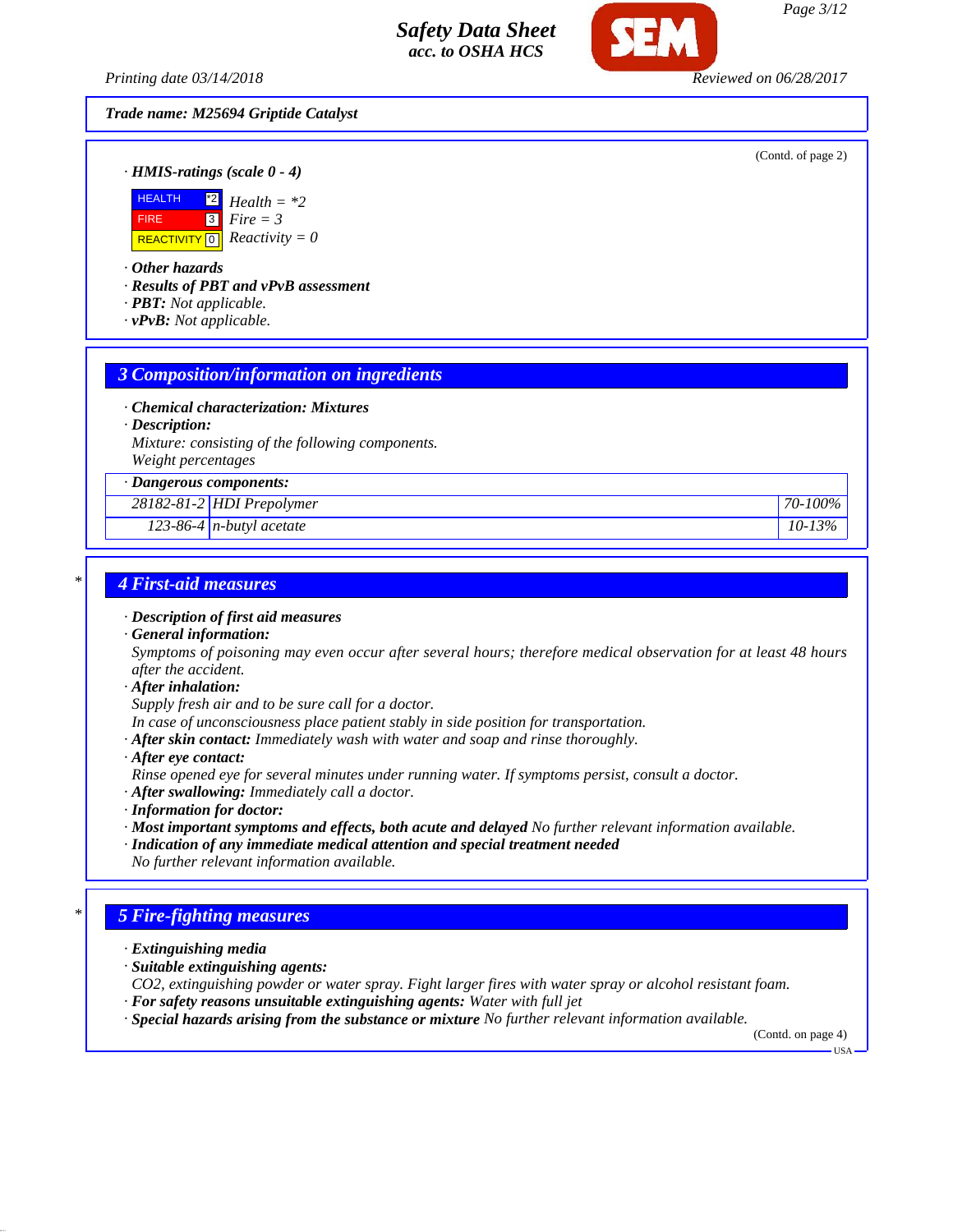(Contd. of page 3)

*Trade name: M25694 Griptide Catalyst*

*· Advice for firefighters*

*· Protective equipment: No special measures required.*

# *\* 6 Accidental release measures*

- *· Personal precautions, protective equipment and emergency procedures Wear protective equipment. Keep unprotected persons away.*
- *· Environmental precautions: Prevent seepage into sewage system, workpits and cellars.*
- *· Methods and material for containment and cleaning up:*
- *Absorb with liquid-binding material (sand, diatomite, acid binders, universal binders, sawdust). Dispose contaminated material as waste according to item 13.*
- *Ensure adequate ventilation.*
- *· Reference to other sections*
- *See Section 7 for information on safe handling.*
- *See Section 8 for information on personal protection equipment.*
- *See Section 13 for disposal information.*

## *· Protective Action Criteria for Chemicals*

| $\cdot$ PAC-1: |                                      |                              |
|----------------|--------------------------------------|------------------------------|
|                | 28182-81-2 HDI Prepolymer            | 7.8 $mg/m^3$                 |
|                | $123-86-4$ n-butyl acetate           | 5 ppm                        |
|                | 822-06-0 hexamethylene-di-isocyanate | $\overline{0.018~ppm}$       |
| $\cdot$ PAC-2: |                                      |                              |
|                | 28182-81-2 HDI Prepolymer            | $186 \; mg/m^3$              |
|                | $123-86-4$ n-butyl acetate           | 200 ppm                      |
|                | 822-06-0 hexamethylene-di-isocyanate | $0.2$ ppm                    |
| $\cdot$ PAC-3: |                                      |                              |
|                | 28182-81-2 HDI Prepolymer            | $\sqrt{5}10 \ m\text{g/m}^3$ |
|                | 123-86-4 $n$ -butyl acetate          | $3000*$ ppm                  |
|                | 822-06-0 hexamethylene-di-isocyanate | 3 ppm                        |

## *\* 7 Handling and storage*

*· Handling:*

*· Precautions for safe handling*

*No special measures required.*

*Ensure good ventilation/exhaustion at the workplace.*

- *· Information about protection against explosions and fires: Keep ignition sources away - Do not smoke. Protect against electrostatic charges.*
- *· Conditions for safe storage, including any incompatibilities*

*· Storage:*

- *· Requirements to be met by storerooms and receptacles: No special requirements.*
- *· Information about storage in one common storage facility: Not required.*
- *· Further information about storage conditions: Keep receptacle tightly sealed.*

(Contd. on page 5)

*Printing date 03/14/2018 Reviewed on 06/28/2017*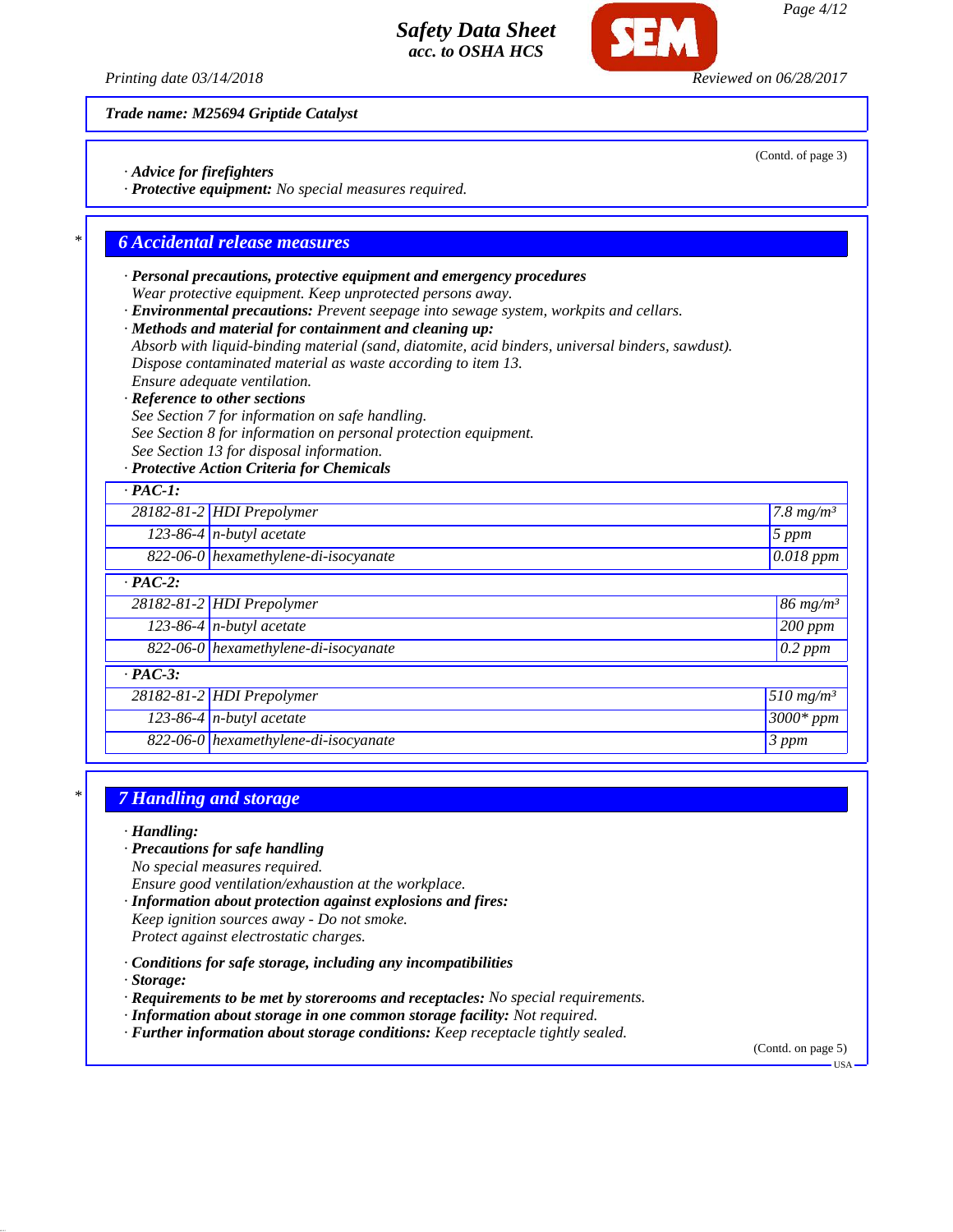*Printing date 03/14/2018 Reviewed on 06/28/2017*

*Trade name: M25694 Griptide Catalyst*

*· Specific end use(s) No further relevant information available.*

## *\* 8 Exposure controls/personal protection*

*· Additional information about design of technical systems: No further data; see item 7.*

*· Control parameters*

### *· Components with limit values that require monitoring at the workplace:*

*The following constituent is the only constituent of the product which has a PEL, TLV or other recommended exposure limit.*

*At this time, the remaining constituent has no known exposure limits.*

### *123-86-4 n-butyl acetate*

*PEL Long-term value: 710 mg/m³, 150 ppm*

*REL Long-term value: 950 mg/m³, 200 ppm*

*TLV Short-term value: 712 mg/m³, 150 ppm*

*Long-term value: 238 mg/m³, 50 ppm*

*· Additional information: The lists that were valid during the creation were used as basis.*

### *· Exposure controls*

- *· Personal protective equipment:*
- *· General protective and hygienic measures:*

*Keep away from foodstuffs, beverages and feed. Immediately remove all soiled and contaminated clothing. Wash hands before breaks and at the end of work. Avoid contact with the eyes and skin.*

*· Breathing equipment:*

*In case of brief exposure or low pollution use respiratory filter device. In case of intensive or longer exposure use respiratory protective device that is independent of circulating air.*

## *· Protection of hands:*

*Due to missing tests no recommendation to the glove material can be given for the product/ the preparation/ the chemical mixture.*

*Selection of the glove material on consideration of the penetration times, rates of diffusion and the degradation*



*Protective gloves*

*The glove material has to be impermeable and resistant to the product/ the substance/ the preparation. · Material of gloves*

*The selection of the suitable gloves does not only depend on the material, but also on further marks of quality and varies from manufacturer to manufacturer. As the product is a preparation of several substances, the resistance of the glove material can not be calculated in advance and has therefore to be checked prior to the application.*

### *· Penetration time of glove material*

*The exact break trough time has to be found out by the manufacturer of the protective gloves and has to be observed.*

> (Contd. on page 6) USA

(Contd. of page 4)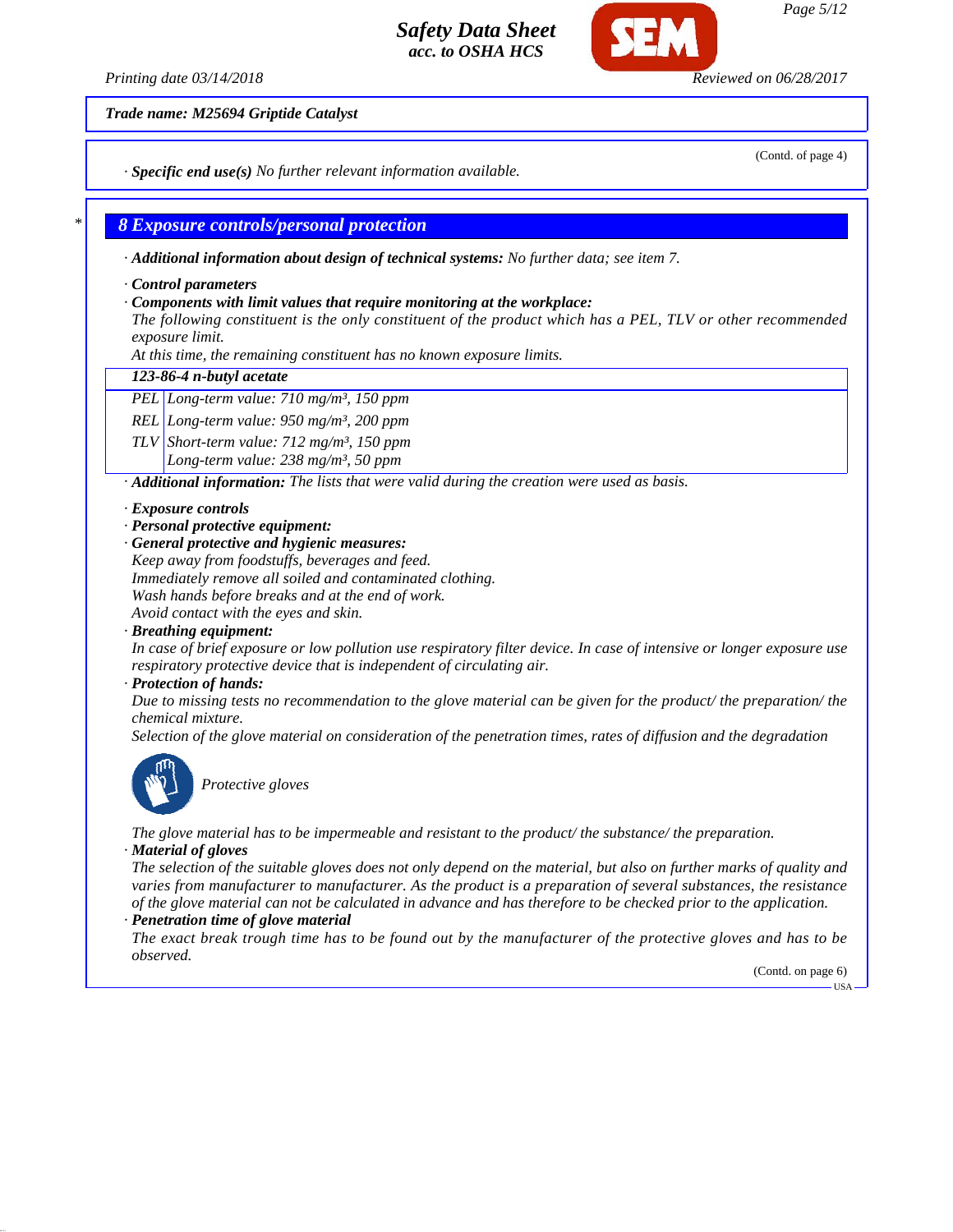

*Printing date 03/14/2018 Reviewed on 06/28/2017*

**SEM** 

*Trade name: M25694 Griptide Catalyst*

*· Eye protection:*

(Contd. of page 5)



*Tightly sealed goggles*

# *\* 9 Physical and chemical properties*

| · Information on basic physical and chemical properties<br>· General Information |                                                          |
|----------------------------------------------------------------------------------|----------------------------------------------------------|
| $\cdot$ Appearance:                                                              |                                                          |
| Form:                                                                            | Liquid                                                   |
| Color:                                                                           | Yellow                                                   |
| $\cdot$ Odor:                                                                    | Characteristic                                           |
| · Odor threshold:                                                                | Not determined.                                          |
| $\cdot$ pH-value:                                                                | Not determined.                                          |
| Change in condition                                                              |                                                          |
| <b>Melting point/Melting range:</b>                                              | Undetermined.                                            |
| <b>Boiling point/Boiling range:</b>                                              | 124 °C                                                   |
| · Flash point:                                                                   | 27 °C                                                    |
| · Flammability (solid, gaseous):                                                 | Not applicable.                                          |
| · Ignition temperature:                                                          | 370 °C                                                   |
| · Decomposition temperature:                                                     | Not determined.                                          |
| · Auto igniting:                                                                 | Product is not selfigniting.                             |
| · Danger of explosion:                                                           | In use, may form flammable/explosive vapour-air mixture. |
| · Explosion limits:                                                              |                                                          |
| Lower:                                                                           | 1.2 Vol $\%$                                             |
| <b>Upper:</b>                                                                    | 7.5 Vol %                                                |
| $\cdot$ Vapor pressure at 20 $\textdegree$ C:                                    | $10.7$ $hPa$                                             |
| $\cdot$ Density at 20 $\textdegree$ C:                                           | $1.10151$ g/cm <sup>3</sup>                              |
| · Relative density                                                               | Not determined.                                          |
| · Vapor density                                                                  | Not determined.                                          |
| $\cdot$ Evaporation rate                                                         | Not determined.                                          |
| · Solubility in / Miscibility with                                               |                                                          |
| Water:                                                                           | Not miscible or difficult to mix.                        |
| · Partition coefficient (n-octanol/water): Not determined.                       |                                                          |
| · Viscosity:                                                                     |                                                          |
| Dynamic:                                                                         | Not determined.                                          |
| Kinematic:                                                                       | Not determined.                                          |
| · Solvent content:                                                               |                                                          |
| <b>Organic solvents:</b>                                                         | 11.9%                                                    |
|                                                                                  | (Contd. on page 7)<br>$-USA -$                           |

*Page 6/12*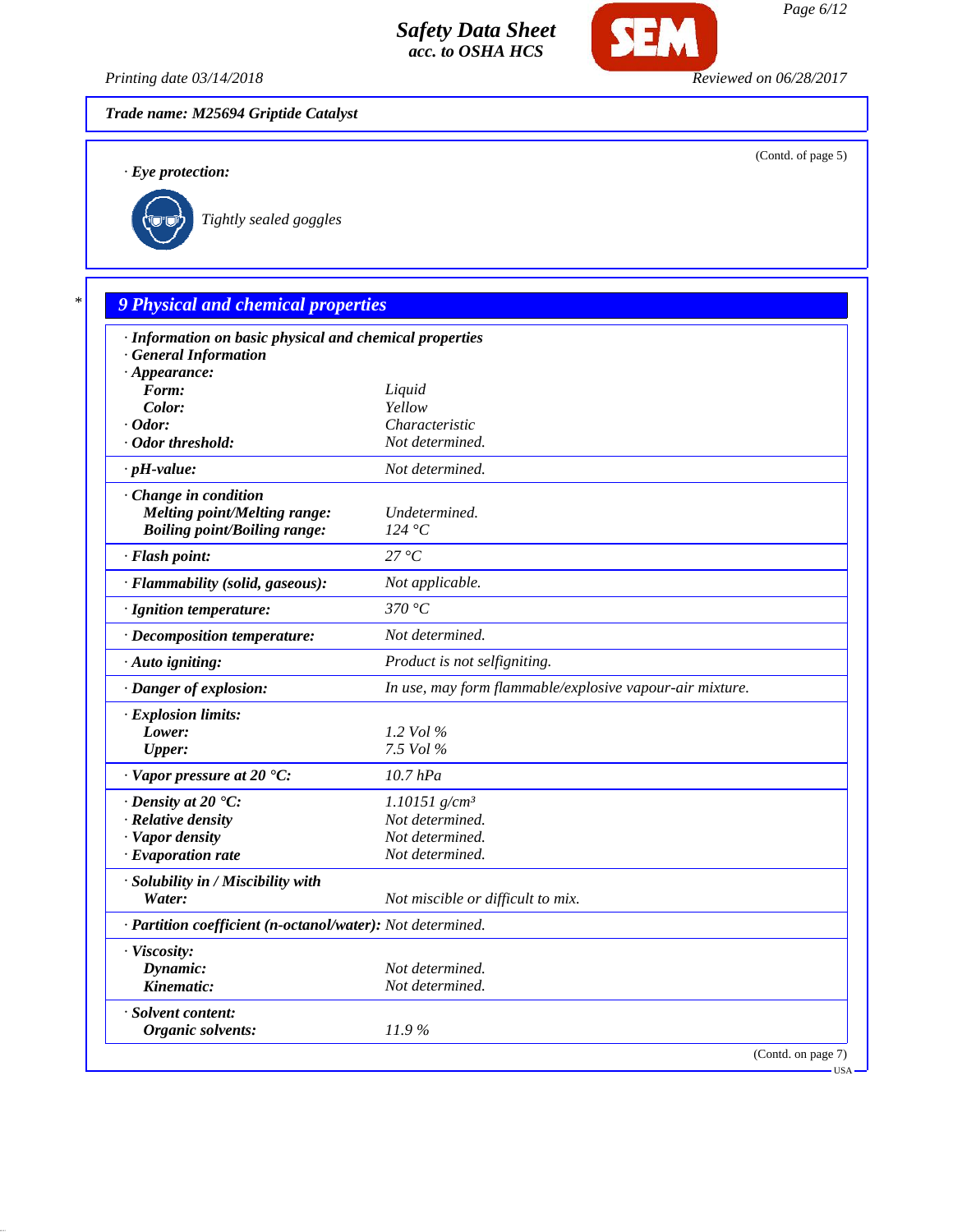

*Printing date 03/14/2018 Reviewed on 06/28/2017*

*Trade name: M25694 Griptide Catalyst*

|                                                     |                                                     | (Cond. of page 6) |
|-----------------------------------------------------|-----------------------------------------------------|-------------------|
| <b>VOC</b> content:                                 | $11.87\%$<br>130.8 g/l / 1.09 lb/gl                 |                   |
| <i>Solids content:</i><br>$\cdot$ Other information | 88.0%<br>No further relevant information available. |                   |

# *\* 10 Stability and reactivity*

*· Reactivity No further relevant information available.*

*· Chemical stability*

*· Thermal decomposition / conditions to be avoided: No decomposition if used according to specifications.*

*· Possibility of hazardous reactions No dangerous reactions known.*

*· Conditions to avoid No further relevant information available.*

*· Incompatible materials: No further relevant information available.*

*· Hazardous decomposition products: No dangerous decomposition products known.*

# *\* 11 Toxicological information*

*· Information on toxicological effects*

*· Acute toxicity:*

## *· LD/LC50 values that are relevant for classification:*

*28182-81-2 HDI Prepolymer*

| Oral   | LD50 |                                                                                                           |
|--------|------|-----------------------------------------------------------------------------------------------------------|
| Dermal | LD50 | $\begin{array}{ l } \hline 1,000 \text{ mg/kg (rat)}\\ 5,000 \text{ mg/kg (rabbit)}\\ \hline \end{array}$ |
|        |      | Inhalative $LC50/4 h$ 137-1,150 mg/l (rat)                                                                |

### *· Primary irritant effect:*

*· on the skin: Irritant to skin and mucous membranes.*

*· on the eye: Irritating effect.*

*· Sensitization:*

*Sensitization possible through inhalation.*

*Sensitization possible through skin contact.*

### *· Additional toxicological information:*

*The product shows the following dangers according to internally approved calculation methods for preparations: Harmful*

*Irritant*

### *· Carcinogenic categories*

*· IARC (International Agency for Research on Cancer)*

*None of the ingredients is listed.*

## *· NTP (National Toxicology Program)*

*None of the ingredients is listed.*

## *· OSHA-Ca (Occupational Safety & Health Administration)*

*None of the ingredients is listed.*

(Contd. on page 8)

USA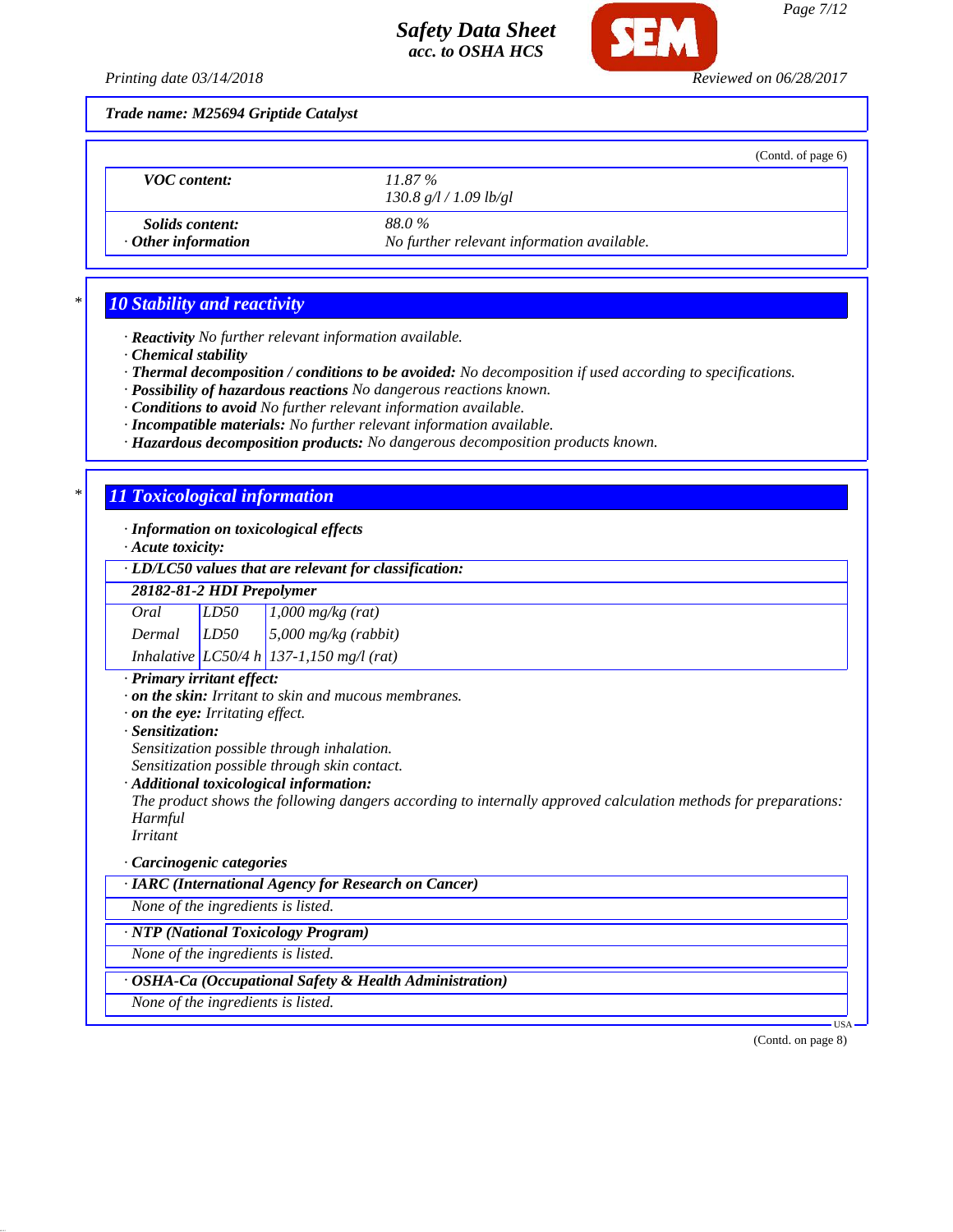



*Page 8/12*

*Trade name: M25694 Griptide Catalyst*

(Contd. of page 7)

# *\* 12 Ecological information*

- *· Toxicity*
- *· Aquatic toxicity: No further relevant information available.*
- *· Persistence and degradability No further relevant information available.*
- *· Behavior in environmental systems:*
- *· Bioaccumulative potential No further relevant information available.*
- *· Mobility in soil No further relevant information available.*
- *· Additional ecological information:*
- *· General notes: Generally not hazardous for water*
- *· Results of PBT and vPvB assessment*
- *· PBT: Not applicable.*
- *· vPvB: Not applicable.*
- *· Other adverse effects No further relevant information available.*

# *\* 13 Disposal considerations*

*· Waste treatment methods*

*· Recommendation:*

*Must not be disposed of together with household garbage. Do not allow product to reach sewage system.*

- *· Uncleaned packagings:*
- *· Recommendation: Disposal must be made according to official regulations.*

| $\cdot$ UN-Number         |                                                            |
|---------------------------|------------------------------------------------------------|
| · DOT, ADR, IMDG, IATA    | <i>UN1993</i>                                              |
| · UN proper shipping name |                                                            |
| $\cdot$ DOT               | Flammable liquids, n.o.s. (n-butyl acetate)                |
| $\cdot$ ADR               | 1993 Flammable liquids, n.o.s. (n-butyl acetate)           |
| $\cdot$ IMDG              | FLAMMABLE LIQUID, N.O.S. (n-butyl acetate, HDI Prepolymer) |
| $\cdot$ IATA              | FLAMMABLE LIQUID, N.O.S. (n-butyl acetate)                 |
|                           |                                                            |
| · Class                   | 3 Flammable liquids                                        |
| · Label                   | 3                                                          |
| $\cdot$ ADR, IATA         |                                                            |

USA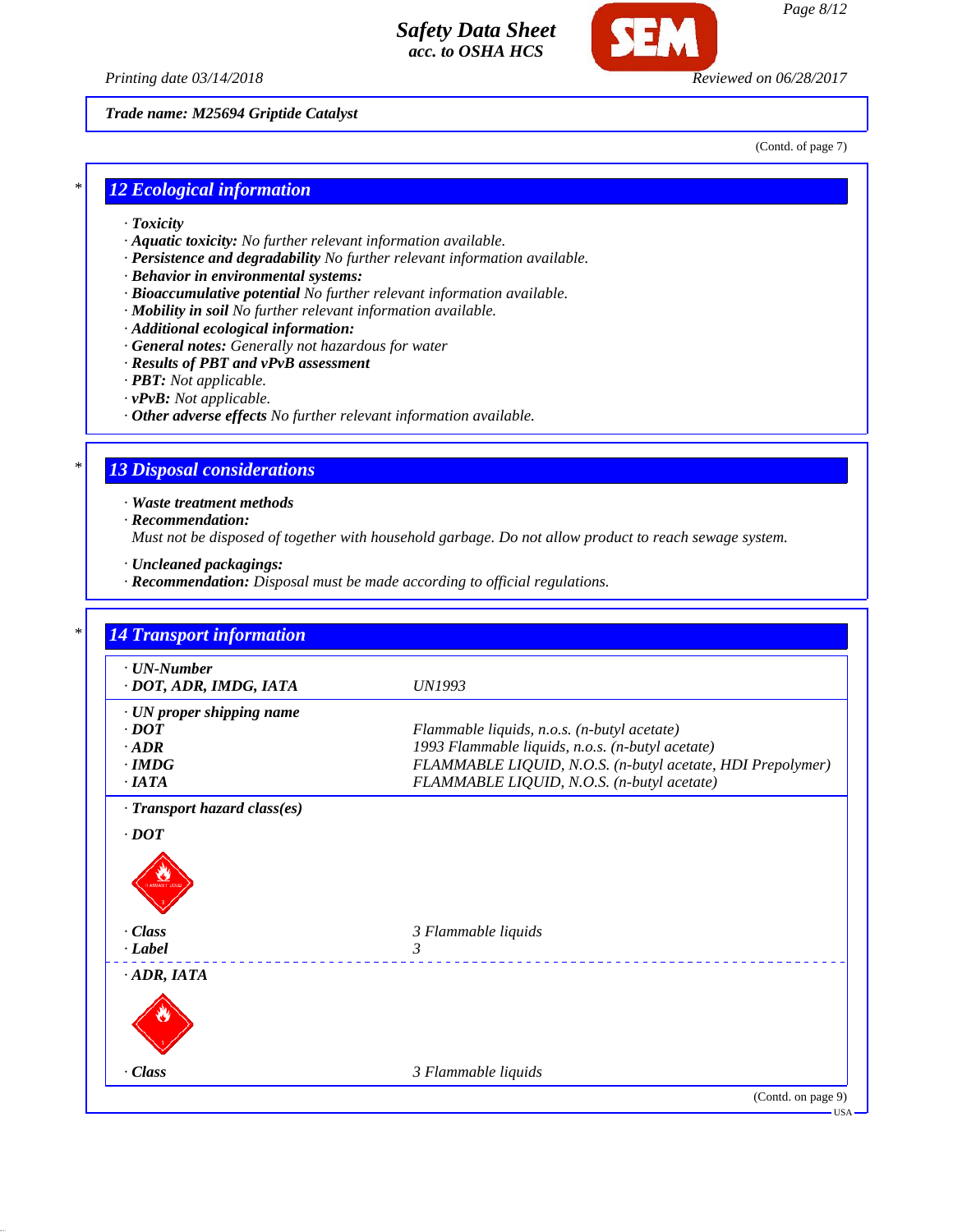

*Printing date 03/14/2018 Reviewed on 06/28/2017*

*Trade name: M25694 Griptide Catalyst*

|                                                                                   | (Contd. of page 8)                                             |
|-----------------------------------------------------------------------------------|----------------------------------------------------------------|
| · Label                                                                           | 3                                                              |
| $\cdot$ IMDG                                                                      |                                                                |
|                                                                                   |                                                                |
| · Class                                                                           | 3 Flammable liquids                                            |
| · Label                                                                           | 3                                                              |
| · Packing group                                                                   |                                                                |
| · DOT, ADR, IMDG, IATA                                                            | Ш                                                              |
| · Environmental hazards:                                                          | Product contains environmentally hazardous substances: HDI     |
|                                                                                   | Prepolymer                                                     |
| $\cdot$ Marine pollutant:                                                         | Yes<br>Symbol (fish and tree)                                  |
|                                                                                   |                                                                |
| · Special precautions for user<br>· EMS Number:                                   | Warning: Flammable liquids<br>$F-E,S-E$                        |
| · Stowage Category                                                                | A                                                              |
|                                                                                   |                                                                |
| Transport in bulk according to Annex II of<br><b>MARPOL73/78 and the IBC Code</b> | Not applicable.                                                |
| · Transport/Additional information:                                               |                                                                |
| $\cdot$ DOT                                                                       |                                                                |
| · Quantity limitations                                                            | On passenger aircraft/rail: 60 L                               |
|                                                                                   | On cargo aircraft only: 220 L                                  |
| $\cdot$ ADR                                                                       |                                                                |
| $\cdot$ Excepted quantities (EQ)                                                  | Code: El                                                       |
|                                                                                   | Maximum net quantity per inner packaging: 30 ml                |
|                                                                                   | Maximum net quantity per outer packaging: 1000 ml              |
| $\cdot$ IMDG                                                                      |                                                                |
| $\cdot$ Limited quantities (LQ)                                                   | 5L<br>Code: E1                                                 |
| $\cdot$ Excepted quantities (EQ)                                                  | Maximum net quantity per inner packaging: 30 ml                |
|                                                                                   | Maximum net quantity per outer packaging: 1000 ml              |
| · UN "Model Regulation":                                                          |                                                                |
|                                                                                   | UN 1993 FLAMMABLE LIQUIDS, N.O.S. (N-BUTYL ACETATE),<br>3, III |

# *\* 15 Regulatory information*

*· Safety, health and environmental regulations/legislation specific for the substance or mixture · Sara*

*· Section 355 (extremely hazardous substances):*

*None of the ingredient is listed.*

*· Section 313 (Specific toxic chemical listings):*

*822-06-0 hexamethylene-di-isocyanate*

(Contd. on page 10) USA

*Page 9/12*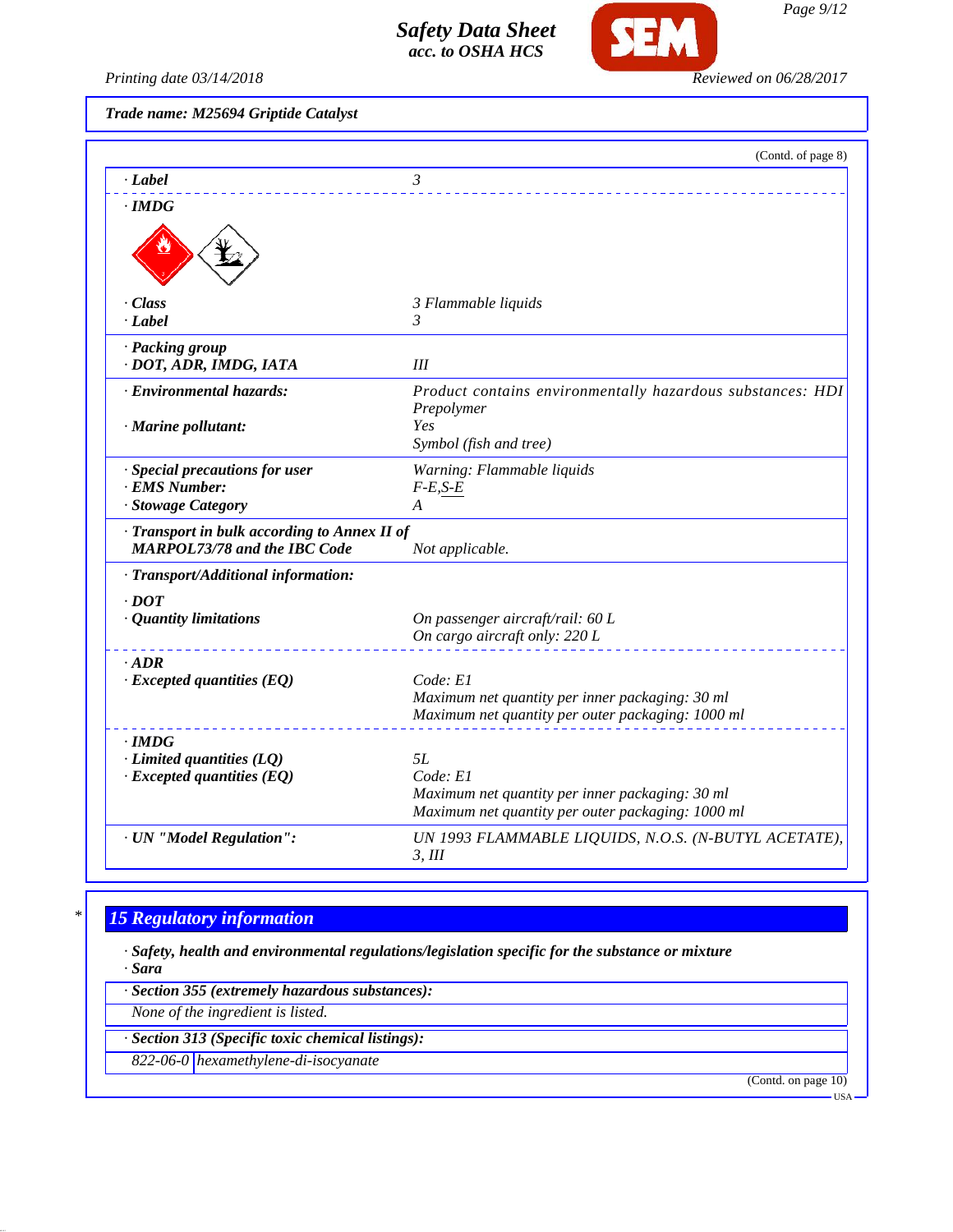

*Page 10/12*

(Contd. of page 9)

*Printing date 03/14/2018 Reviewed on 06/28/2017*

*Trade name: M25694 Griptide Catalyst*

| All ingredients are listed.          |                                                                                                                        |
|--------------------------------------|------------------------------------------------------------------------------------------------------------------------|
| · Proposition 65                     |                                                                                                                        |
|                                      | <b>Chemicals known to cause cancer:</b>                                                                                |
|                                      | None of the ingredients is listed.                                                                                     |
|                                      | · Chemicals known to cause reproductive toxicity for females:                                                          |
|                                      | None of the ingredients is listed.                                                                                     |
|                                      | · Chemicals known to cause reproductive toxicity for males:                                                            |
|                                      | None of the ingredients is listed.                                                                                     |
|                                      | · Chemicals known to cause developmental toxicity:                                                                     |
|                                      | None of the ingredients is listed.                                                                                     |
|                                      | · Cancerogenity categories                                                                                             |
|                                      | · EPA (Environmental Protection Agency)                                                                                |
|                                      | None of the ingredients is listed.                                                                                     |
|                                      |                                                                                                                        |
|                                      | · TLV (Threshold Limit Value established by ACGIH)                                                                     |
|                                      | None of the ingredients is listed.                                                                                     |
|                                      | · NIOSH-Ca (National Institute for Occupational Safety and Health)                                                     |
|                                      | None of the ingredients is listed.                                                                                     |
| · Hazard pictograms                  |                                                                                                                        |
| GHS02                                | GHS07<br>GHS08                                                                                                         |
| · Signal word Danger                 |                                                                                                                        |
|                                      | · Hazard-determining components of labeling:                                                                           |
| <b>HDI</b> Prepolymer                |                                                                                                                        |
| n-butyl acetate                      |                                                                                                                        |
| · Hazard statements                  |                                                                                                                        |
|                                      | H226 Flammable liquid and vapor.                                                                                       |
|                                      | H302 Harmful if swallowed.                                                                                             |
|                                      | H315 Causes skin irritation.                                                                                           |
|                                      | H319 Causes serious eye irritation.<br>H334 May cause allergy or asthma symptoms or breathing difficulties if inhaled. |
|                                      | H317 May cause an allergic skin reaction.                                                                              |
|                                      | H371 May cause damage to organs.                                                                                       |
|                                      | · Precautionary statements                                                                                             |
| P210                                 | Keep away from heat/sparks/open flames/hot surfaces. - No smoking.                                                     |
| P233                                 | Keep container tightly closed.                                                                                         |
| P240                                 | Ground/bond container and receiving equipment.                                                                         |
| P241                                 | Use explosion-proof electrical/ventilating/lighting/equipment.                                                         |
| P242                                 | Use only non-sparking tools.                                                                                           |
| P <sub>243</sub><br>P <sub>260</sub> | Take precautionary measures against static discharge.                                                                  |
| P <sub>264</sub>                     | Do not breathe dust/fume/gas/mist/vapors/spray.<br>Wash thoroughly after handling.                                     |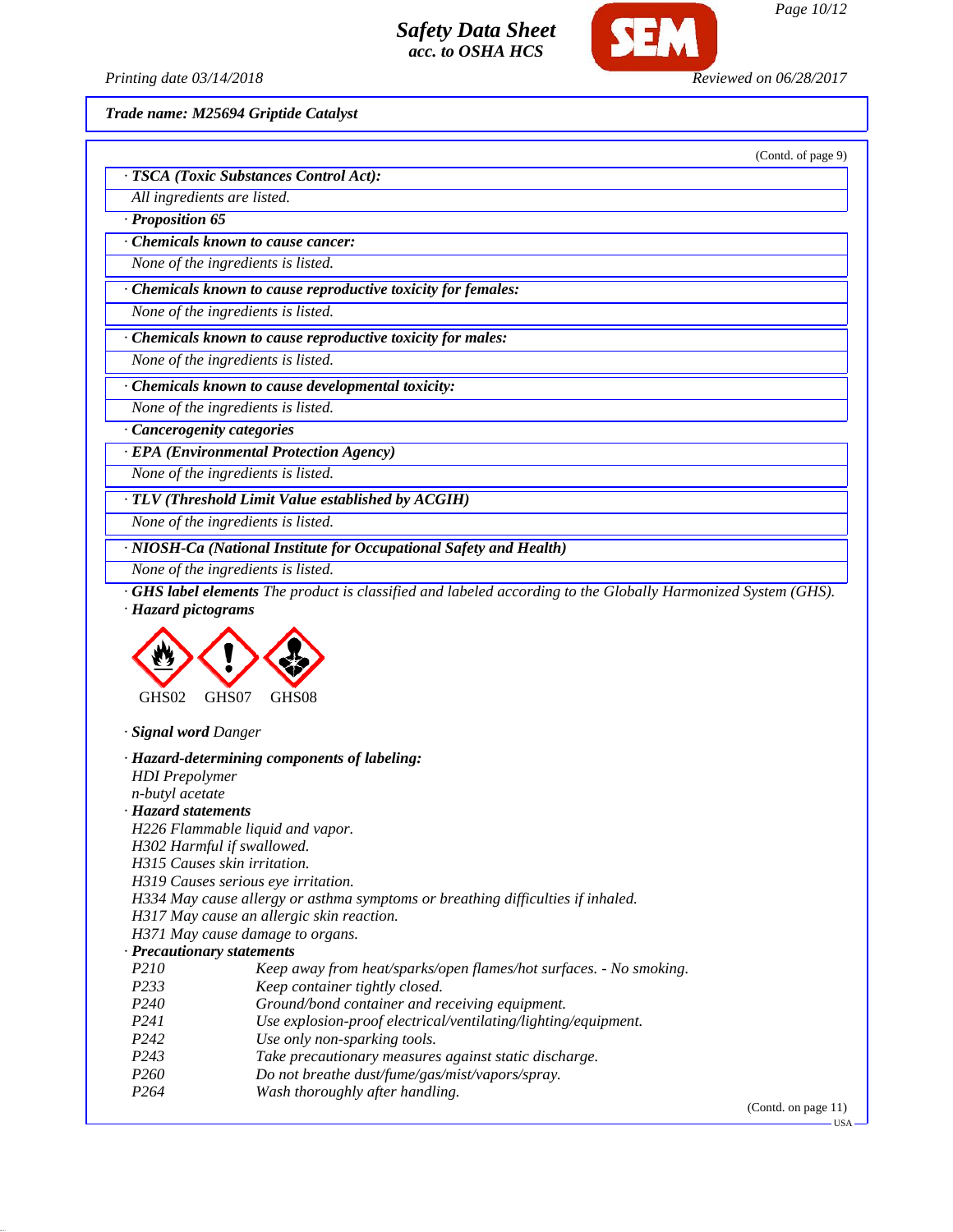

*Page 11/12*

*Printing date 03/14/2018 Reviewed on 06/28/2017*

*Trade name: M25694 Griptide Catalyst*

|                   | (Contd. of page 10)                                                                                                                                                                                                                                                                                                                                                                  |
|-------------------|--------------------------------------------------------------------------------------------------------------------------------------------------------------------------------------------------------------------------------------------------------------------------------------------------------------------------------------------------------------------------------------|
| <i>P270</i>       | Do not eat, drink or smoke when using this product.                                                                                                                                                                                                                                                                                                                                  |
| P <sub>272</sub>  | Contaminated work clothing must not be allowed out of the workplace.                                                                                                                                                                                                                                                                                                                 |
| P <sub>280</sub>  | Wear protective gloves/protective clothing/eye protection/face protection.                                                                                                                                                                                                                                                                                                           |
| P <sub>284</sub>  | [In case of inadequate ventilation] wear respiratory protection.                                                                                                                                                                                                                                                                                                                     |
| $P301 + P312$     | If swallowed: Call a poison center/doctor if you feel unwell.                                                                                                                                                                                                                                                                                                                        |
| <i>P330</i>       | Rinse mouth.                                                                                                                                                                                                                                                                                                                                                                         |
|                   | P303+P361+P353 If on skin (or hair): Take off immediately all contaminated clothing. Rinse skin with water/<br>shower.                                                                                                                                                                                                                                                               |
| $P304 + P341$     | If inhaled: If breathing is difficult, remove person to fresh air and keep comfortable for<br>breathing.                                                                                                                                                                                                                                                                             |
|                   | P305+P351+P338 If in eyes: Rinse cautiously with water for several minutes. Remove contact lenses, if present<br>and easy to do. Continue rinsing.                                                                                                                                                                                                                                   |
| $P308 + P311$     | IF exposed or concerned: Call a poison center/doctor.                                                                                                                                                                                                                                                                                                                                |
| $P362 + P364$     | Take off contaminated clothing and wash it before reuse.                                                                                                                                                                                                                                                                                                                             |
| $P333 + P313$     | If skin irritation or rash occurs: Get medical advice/attention.                                                                                                                                                                                                                                                                                                                     |
| <i>P321</i>       | Specific treatment (see on this label).                                                                                                                                                                                                                                                                                                                                              |
| $P337 + P313$     | If eye irritation persists: Get medical advice/attention.                                                                                                                                                                                                                                                                                                                            |
| $P342 + P311$     | If experiencing respiratory symptoms: Call a poison center/doctor.                                                                                                                                                                                                                                                                                                                   |
| P <sub>363</sub>  | Wash contaminated clothing before reuse.                                                                                                                                                                                                                                                                                                                                             |
| $P370 + P378$     | In case of fire: Use for extinction: CO2, powder or water spray.                                                                                                                                                                                                                                                                                                                     |
| $P403 + P235$     | Store in a well-ventilated place. Keep cool.                                                                                                                                                                                                                                                                                                                                         |
| <i>P405</i>       | Store locked up.                                                                                                                                                                                                                                                                                                                                                                     |
| <i>P501</i>       | Dispose of contents/container in accordance with local/regional/national/international<br>regulations.                                                                                                                                                                                                                                                                               |
| $\alpha$ $\alpha$ | $\overline{1}$ $\overline{1}$ $\overline{1}$ $\overline{1}$ $\overline{1}$ $\overline{1}$ $\overline{1}$ $\overline{1}$ $\overline{1}$ $\overline{1}$ $\overline{1}$ $\overline{1}$ $\overline{1}$ $\overline{1}$ $\overline{1}$ $\overline{1}$ $\overline{1}$ $\overline{1}$ $\overline{1}$ $\overline{1}$ $\overline{1}$ $\overline{1}$ $\overline{1}$ $\overline{1}$ $\overline{$ |

*· Chemical safety assessment: A Chemical Safety Assessment has not been carried out.*

# *16 Other information*

*This information is based on our present knowledge. However, this shall not constitute a guarantee for any specific product features and shall not establish a legally valid contractual relationship.*

- *· Department issuing SDS: Environment protection department.*
- *· Contact: Rita Joiner (rjoiner@semproducts.com)*
- *· Date of preparation / last revision 03/14/2018 / 8*
- *· Abbreviations and acronyms:*

*RID: Règlement international concernant le transport des marchandises dangereuses par chemin de fer (Regulations Concerning the International Transport of Dangerous Goods by Rail) ICAO: International Civil Aviation Organisation ADR: Accord européen sur le transport des marchandises dangereuses par Route (European Agreement concerning the International Carriage of Dangerous Goods by Road)*

*IMDG: International Maritime Code for Dangerous Goods*

- *DOT: US Department of Transportation*
- *IATA: International Air Transport Association*
- *ACGIH: American Conference of Governmental Industrial Hygienists*
- *EINECS: European Inventory of Existing Commercial Chemical Substances*
- *ELINCS: European List of Notified Chemical Substances*
- *CAS: Chemical Abstracts Service (division of the American Chemical Society)*
- *NFPA: National Fire Protection Association (USA) HMIS: Hazardous Materials Identification System (USA)*
- *VOC: Volatile Organic Compounds (USA, EU)*
- *LC50: Lethal concentration, 50 percent*
- *LD50: Lethal dose, 50 percent*
- *PBT: Persistent, Bioaccumulative and Toxic*
- *vPvB: very Persistent and very Bioaccumulative*
- *NIOSH: National Institute for Occupational Safety*
- *OSHA: Occupational Safety & Health*
- *TLV: Threshold Limit Value*

(Contd. on page 12)

USA